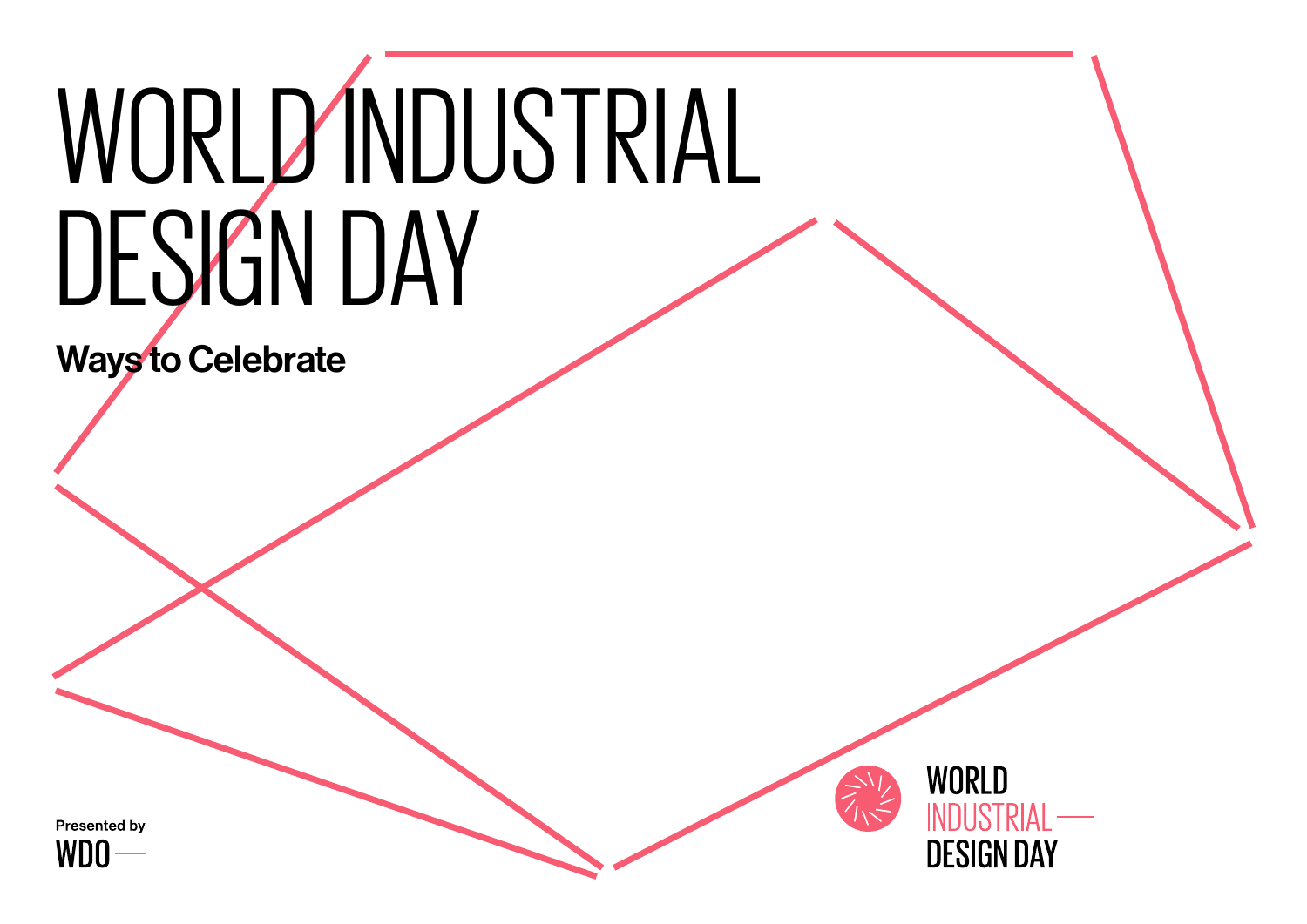## Many hands make light work.

- African proverb



ABOUT THE THEME According to the theme, organize a panel with design professionals in your community and explore the ways designers

HOST A PANEL DISCUSSION

can contribute to making the world a better

## HOST AN 'OPEN HOUSE' EVENT

Open your doors to allow prospective students to check out the industrial design

department of your university or college or your design studio. Allow them to ask questions of the professors or your employees, and allow them to take a look at some of the projects you're working on.

## **Ways to Celebrate**

World Industrial Design Day (WIDD)™ is an open source programme—the easiest way to get involved is to host your own event or plan your own project. Here are some suggestions inspire you, but we don't want to limit your creativity, so we highly encourage you to use this opportunity to "think outside the box"!

MEMBER'S GUIDE



.

#### **HOST ALECTURE**

design. Discuss the concept of



#### HOLD ANEXHIBITION

Curate an exhibit by students in your college/university, or by designers from your design

studio. Invite the design community and/or general public to take a look. Highlight projects that exemplify. Even better, curate an exhibit online that can be shared.





upcycling, or how new ways of producing products can reduce waste in landfills.

Host an event bringing together members of the design industry, design community, design students and professors to share knowledge and to talk about the goal.



#### TRANSLATE WDO'S CODE OF ETHICS

The WDO has an international code of ethics for industrial

designers available in English, Spanish, and Italian on our website. Help us translate the code of ethics into your country's official language(s) and share it with us.

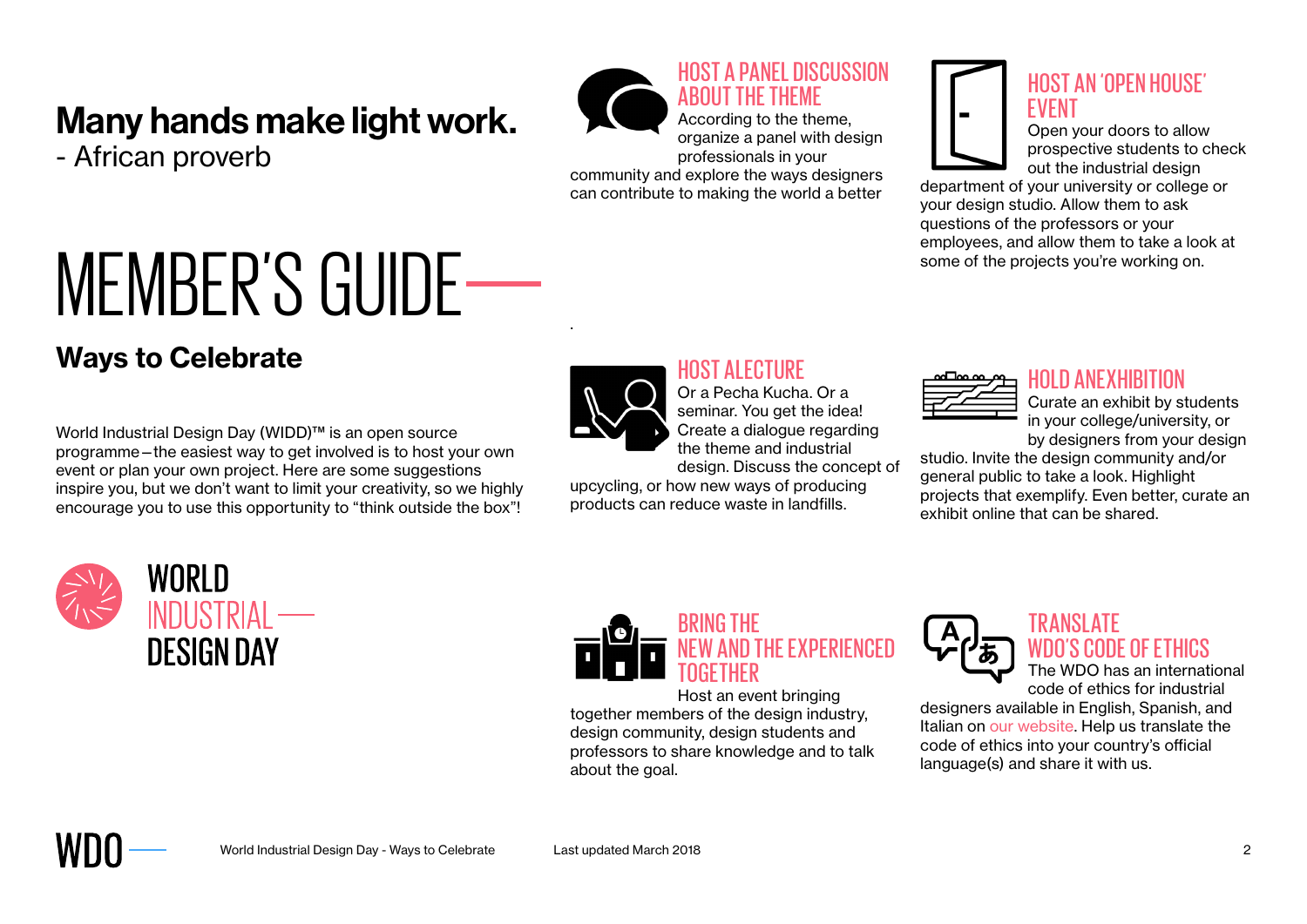

In 2015, we asked the design community for their input to re-work the definition of industrial design. The new definition was officially released by the Professional Practice Committee in English on our website. Help us translate the definition into your country's official language(s) and share it with the WDO.



#### ONLINE OUTREACH

Host a webinar or online chat to engage with potential students at your university or potential employees at your

design company to talk about how your university or company is involved to carry out and developt the theme that concerns us this year.

## DEVELOP A DESIGN POLICY

Work towards developing a design policy for your university department,

company, or city. Exchange best practices with these different stakeholders and identify opportunities for collaboration.



#### DECLARE 29 JUNE WORLD INDUSTRIAL DESIGN DAY

Join the movement of design cities officially proclaiming 29 June as World Industrial Design Day! We've created a

template to help you draft a proclamation, download here.



#### LET'S GO VIRAL

Join a global movement to celebrate WIDD by sending us a short video message and/or

your thoughts on the role that industrial designers play in regard to the theme. We'll edit the best videos from around the world and share these capsules of inspiration on 29 June. Like and share these short videos on all of your social networks.



#### HOLD A WIDD DESIGN TALK

Hold a town hall style meeting to discuss what new or improved design-led initiatives regarding the theme that could

be considered as a benefit to your university, company or city. Allow local designers and design agencies who are champions of design to speak to the community. If possible, present case studies from other universities, companies or cities.



## TAKE A FIELD TRIP

Contact a local manufacturer or factory and take your students or designers on a tour to understand the final production stages of industrial design.



#### HIGHLIGHT LOCAL SUSTAINABLE DESIGN INITIATIVES

Public appreciation for design directly relates to public awareness. Identify

opportunities to showcase the many different design-driven initiatives that exist in your city and how they are vital to a city's function.



#### OPEN YOUR DESIGN MUSEUMS

Encourage all museums in your city to open their doors

free of charge on 29 June in celebration of World Industr Design Day.